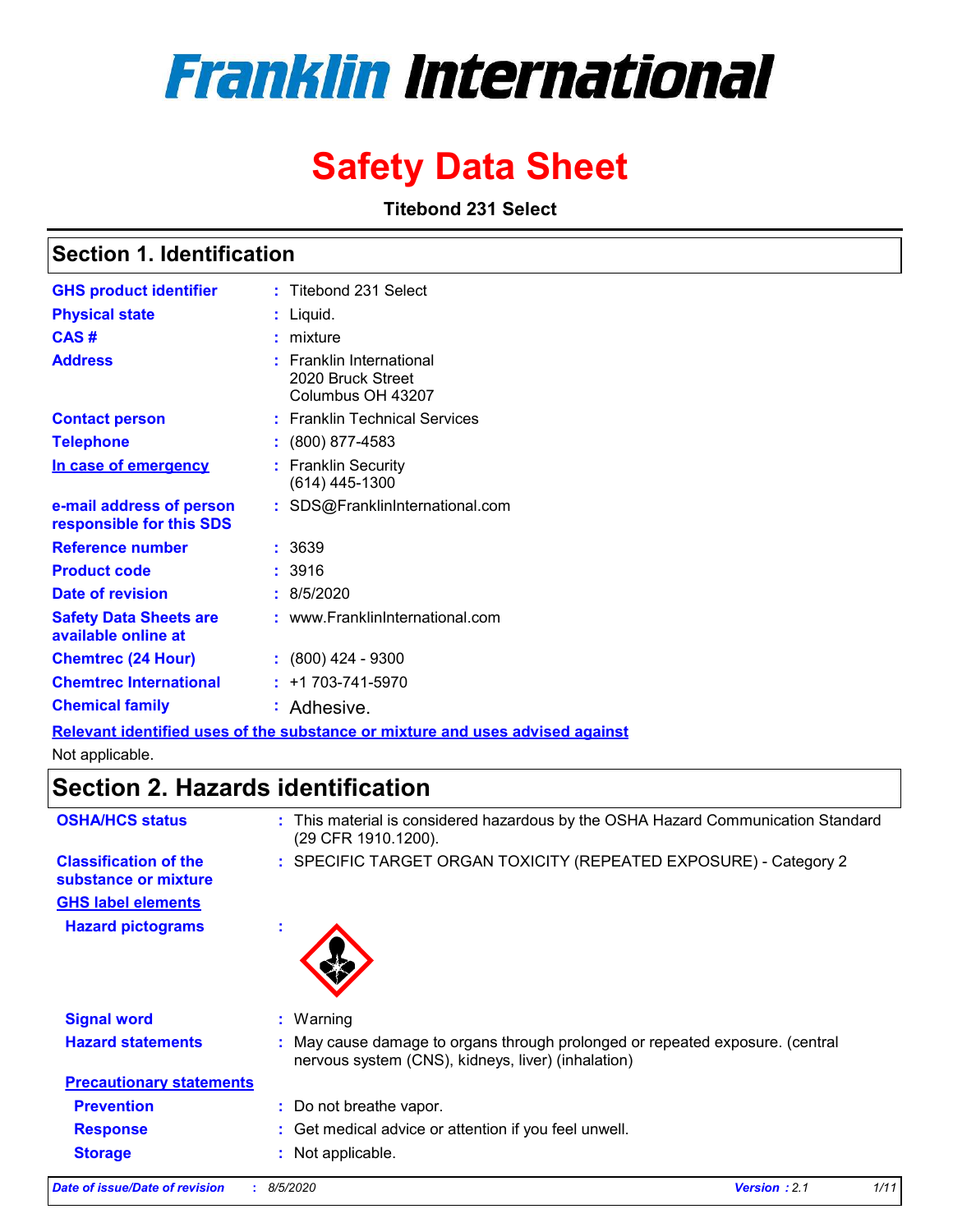### **Section 2. Hazards identification**

| <b>Disposal</b>                              | Dispose of contents and container in accordance with all local, regional, national and<br>international regulations. |
|----------------------------------------------|----------------------------------------------------------------------------------------------------------------------|
| <b>Supplemental label</b><br><b>elements</b> | : Avoid contact with skin and clothing. Wash thoroughly after handling.                                              |
| <b>Hazards not otherwise</b><br>classified   | : Prolonged or repeated contact may dry skin and cause irritation.                                                   |

### **Section 3. Composition/information on ingredients**

**Substance/mixture :** Mixture

| <b>Ingredient name</b> | 70        | <b>CAS number</b> |
|------------------------|-----------|-------------------|
| Xylene                 | یر<br>ت≤ا |                   |

Any concentration shown as a range is to protect confidentiality or is due to batch variation.

**There are no additional ingredients present which, within the current knowledge of the supplier and in the concentrations applicable, are classified as hazardous to health or the environment and hence require reporting in this section.**

**Occupational exposure limits, if available, are listed in Section 8.**

### **Section 4. First aid measures**

#### **Description of necessary first aid measures**

| <b>Eye contact</b>                                 | : Immediately flush eyes with plenty of water, occasionally lifting the upper and lower<br>eyelids. Check for and remove any contact lenses. Continue to rinse for at least 10<br>minutes. Get medical attention.                                                                                                                                                                                                                                                                                                                                                                                                                                                                                                                                                                                                 |
|----------------------------------------------------|-------------------------------------------------------------------------------------------------------------------------------------------------------------------------------------------------------------------------------------------------------------------------------------------------------------------------------------------------------------------------------------------------------------------------------------------------------------------------------------------------------------------------------------------------------------------------------------------------------------------------------------------------------------------------------------------------------------------------------------------------------------------------------------------------------------------|
| <b>Inhalation</b>                                  | : Remove victim to fresh air and keep at rest in a position comfortable for breathing. If<br>not breathing, if breathing is irregular or if respiratory arrest occurs, provide artificial<br>respiration or oxygen by trained personnel. It may be dangerous to the person providing<br>aid to give mouth-to-mouth resuscitation. Get medical attention following exposure or if<br>feeling unwell. If unconscious, place in recovery position and get medical attention<br>immediately. Maintain an open airway. Loosen tight clothing such as a collar, tie, belt<br>or waistband. In case of inhalation of decomposition products in a fire, symptoms may<br>be delayed. The exposed person may need to be kept under medical surveillance for<br>48 hours.                                                    |
| <b>Skin contact</b>                                | : Wash skin thoroughly with soap and water or use recognized skin cleanser. Remove<br>contaminated clothing and shoes. Continue to rinse for at least 10 minutes. Get<br>medical attention following exposure or if feeling unwell. Wash clothing before reuse.<br>Clean shoes thoroughly before reuse.                                                                                                                                                                                                                                                                                                                                                                                                                                                                                                           |
| <b>Ingestion</b>                                   | : Wash out mouth with water. Remove dentures if any. Remove victim to fresh air and<br>keep at rest in a position comfortable for breathing. If material has been swallowed and<br>the exposed person is conscious, give small quantities of water to drink. Stop if the<br>exposed person feels sick as vomiting may be dangerous. Do not induce vomiting<br>unless directed to do so by medical personnel. If vomiting occurs, the head should be<br>kept low so that vomit does not enter the lungs. Get medical attention following<br>exposure or if feeling unwell. Never give anything by mouth to an unconscious person.<br>If unconscious, place in recovery position and get medical attention immediately.<br>Maintain an open airway. Loosen tight clothing such as a collar, tie, belt or waistband. |
| Most important symptoms/effects, acute and delayed |                                                                                                                                                                                                                                                                                                                                                                                                                                                                                                                                                                                                                                                                                                                                                                                                                   |
| <b>Potential acute health effects</b>              |                                                                                                                                                                                                                                                                                                                                                                                                                                                                                                                                                                                                                                                                                                                                                                                                                   |
| <b>Eye contact</b>                                 | : This product may irritate eyes upon contact.                                                                                                                                                                                                                                                                                                                                                                                                                                                                                                                                                                                                                                                                                                                                                                    |
| <b>Inhalation</b>                                  | : No known significant effects or critical hazards.                                                                                                                                                                                                                                                                                                                                                                                                                                                                                                                                                                                                                                                                                                                                                               |
| <b>Skin contact</b>                                | : Defatting to the skin. May cause skin dryness and irritation.                                                                                                                                                                                                                                                                                                                                                                                                                                                                                                                                                                                                                                                                                                                                                   |
| <b>Ingestion</b>                                   | : No known significant effects or critical hazards.                                                                                                                                                                                                                                                                                                                                                                                                                                                                                                                                                                                                                                                                                                                                                               |
| <b>Over-exposure signs/symptoms</b>                |                                                                                                                                                                                                                                                                                                                                                                                                                                                                                                                                                                                                                                                                                                                                                                                                                   |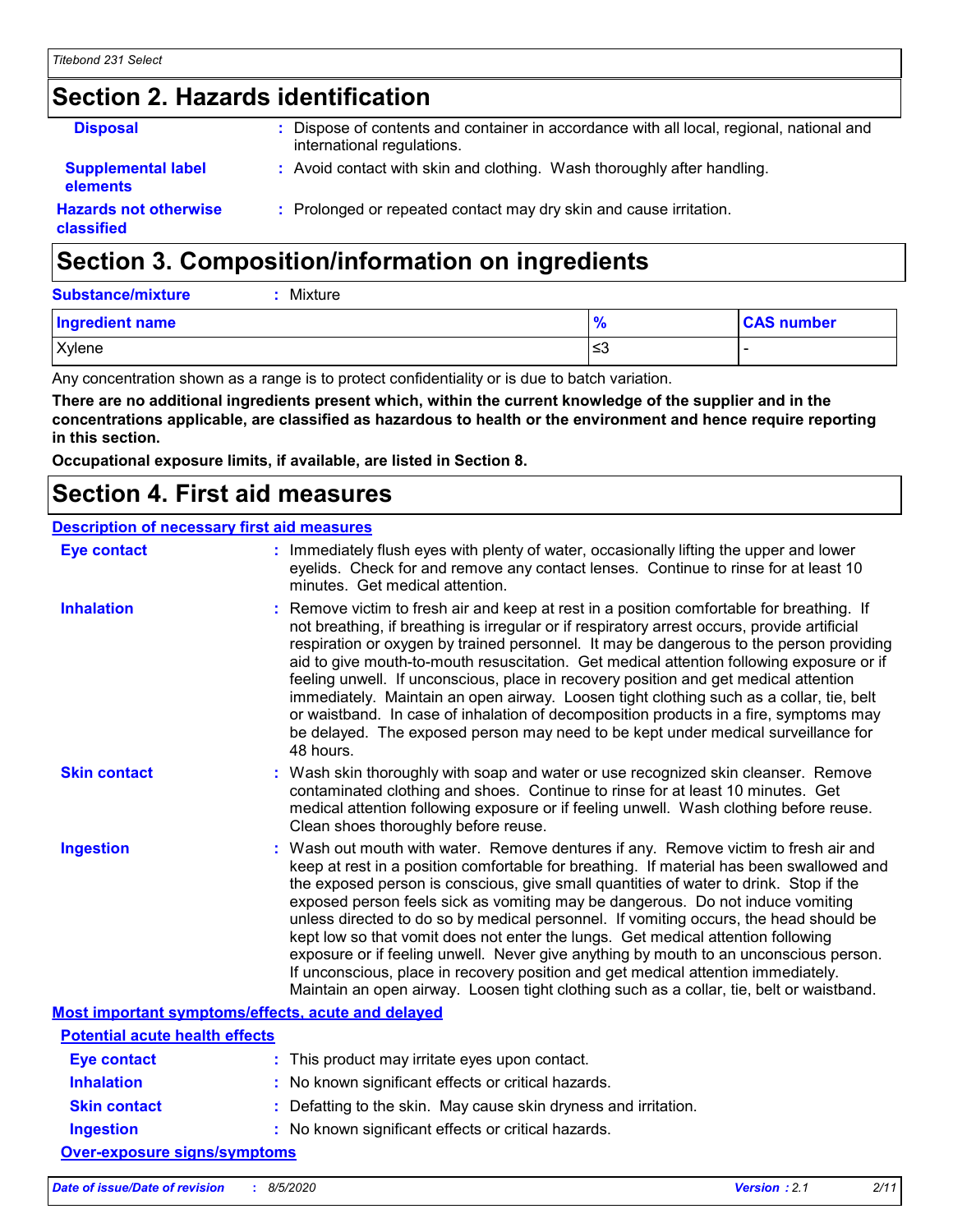### **Section 4. First aid measures**

| Eye contact                                | : No specific data.                                                                                                                                                           |
|--------------------------------------------|-------------------------------------------------------------------------------------------------------------------------------------------------------------------------------|
| <b>Inhalation</b>                          | : No specific data.                                                                                                                                                           |
| <b>Skin contact</b>                        | : Adverse symptoms may include the following:<br>irritation<br>dryness<br>cracking                                                                                            |
| <b>Ingestion</b>                           | No specific data.                                                                                                                                                             |
|                                            | Indication of immediate medical attention and special treatment needed, if necessary                                                                                          |
| <b>Notes to physician</b>                  | : In case of inhalation of decomposition products in a fire, symptoms may be delayed.<br>The exposed person may need to be kept under medical surveillance for 48 hours.      |
| <b>Specific treatments</b>                 | : No specific treatment.                                                                                                                                                      |
| <b>Protection of first-aiders</b>          | : No action shall be taken involving any personal risk or without suitable training. It may<br>be dangerous to the person providing aid to give mouth-to-mouth resuscitation. |
| See toxicological information (Section 11) |                                                                                                                                                                               |

### **Section 5. Fire-fighting measures**

| <b>Extinguishing media</b>                               |                                                                                                                                                                                                   |
|----------------------------------------------------------|---------------------------------------------------------------------------------------------------------------------------------------------------------------------------------------------------|
| <b>Suitable extinguishing</b><br>media                   | : Use an extinguishing agent suitable for the surrounding fire.                                                                                                                                   |
| <b>Unsuitable extinguishing</b><br>media                 | : None known.                                                                                                                                                                                     |
| <b>Specific hazards arising</b><br>from the chemical     | : In a fire or if heated, a pressure increase will occur and the container may burst.                                                                                                             |
| <b>Hazardous thermal</b><br>decomposition products       | Decomposition products may include the following materials:<br>carbon dioxide<br>carbon monoxide<br>nitrogen oxides                                                                               |
| <b>Special protective actions</b><br>for fire-fighters   | Promptly isolate the scene by removing all persons from the vicinity of the incident if<br>there is a fire. No action shall be taken involving any personal risk or without suitable<br>training. |
| <b>Special protective</b><br>equipment for fire-fighters | : Fire-fighters should wear appropriate protective equipment and self-contained breathing<br>apparatus (SCBA) with a full face-piece operated in positive pressure mode.                          |

### **Section 6. Accidental release measures**

|                                                              |  | Personal precautions, protective equipment and emergency procedures                                                                                                                                                                                                                                                                                                                                              |  |
|--------------------------------------------------------------|--|------------------------------------------------------------------------------------------------------------------------------------------------------------------------------------------------------------------------------------------------------------------------------------------------------------------------------------------------------------------------------------------------------------------|--|
| For non-emergency<br>personnel                               |  | : No action shall be taken involving any personal risk or without suitable training.<br>Evacuate surrounding areas. Keep unnecessary and unprotected personnel from<br>entering. Do not touch or walk through spilled material. Avoid breathing vapor or mist.<br>Provide adequate ventilation. Wear appropriate respirator when ventilation is<br>inadequate. Put on appropriate personal protective equipment. |  |
| <b>For emergency responders :</b>                            |  | If specialized clothing is required to deal with the spillage, take note of any information in<br>Section 8 on suitable and unsuitable materials. See also the information in "For non-<br>emergency personnel".                                                                                                                                                                                                 |  |
| <b>Environmental precautions</b>                             |  | : Avoid dispersal of spilled material and runoff and contact with soil, waterways, drains<br>and sewers. Inform the relevant authorities if the product has caused environmental<br>pollution (sewers, waterways, soil or air).                                                                                                                                                                                  |  |
| <b>Methods and materials for containment and cleaning up</b> |  |                                                                                                                                                                                                                                                                                                                                                                                                                  |  |
| <b>Small spill</b>                                           |  | : Stop leak if without risk. Move containers from spill area. Dilute with water and mop up<br>if water-soluble. Alternatively, or if water-insoluble, absorb with an inert dry material and<br>place in an appropriate waste disposal container. Dispose of via a licensed waste<br>disposal contractor.                                                                                                         |  |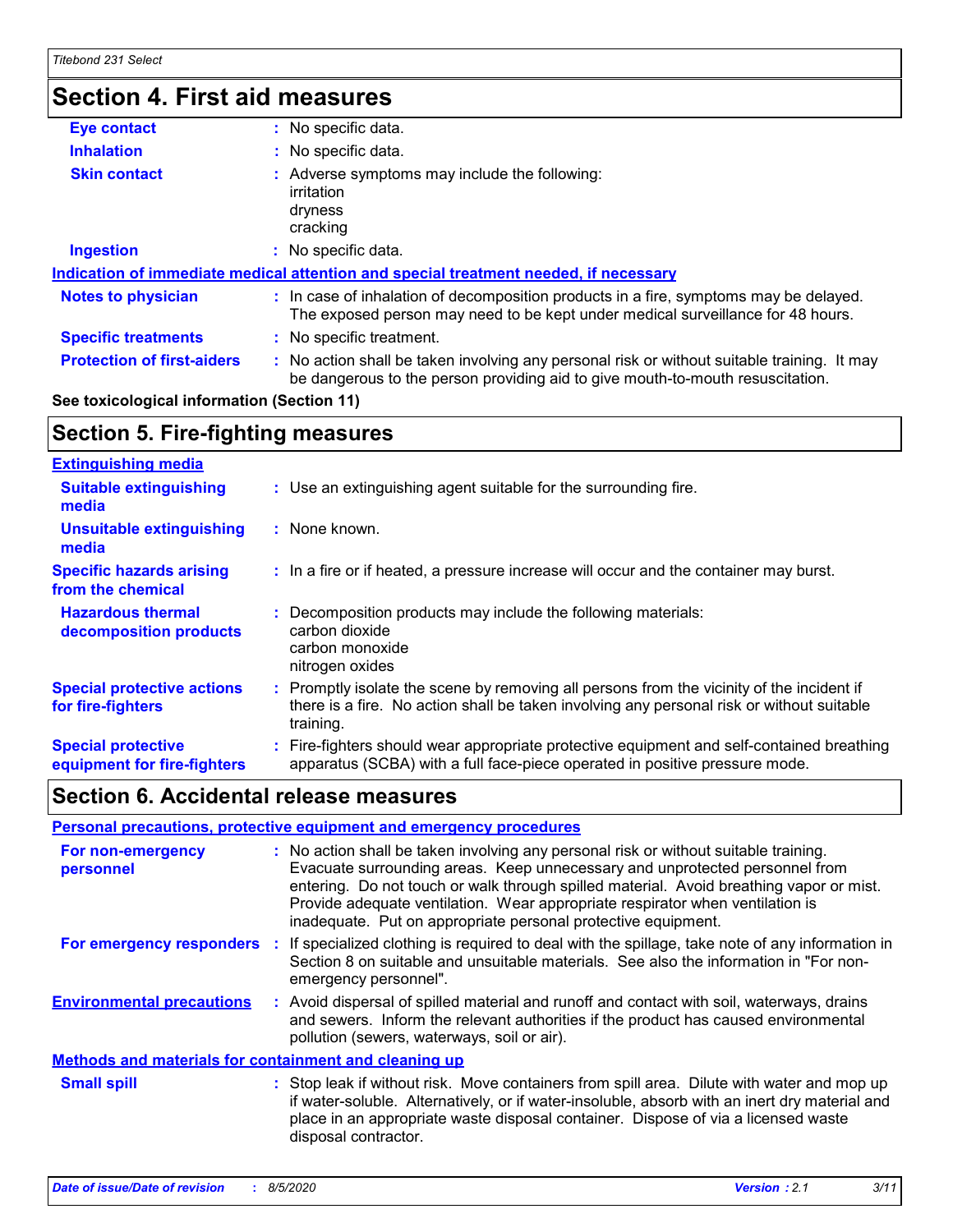### **Section 6. Accidental release measures**

| <b>Large spill</b> | : Stop leak if without risk. Move containers from spill area. Approach release from<br>upwind. Prevent entry into sewers, water courses, basements or confined areas. Wash<br>spillages into an effluent treatment plant or proceed as follows. Contain and collect<br>spillage with non-combustible, absorbent material e.g. sand, earth, vermiculite or<br>diatomaceous earth and place in container for disposal according to local regulations<br>(see Section 13). Dispose of via a licensed waste disposal contractor. Contaminated<br>absorbent material may pose the same hazard as the spilled product. Note: see |
|--------------------|----------------------------------------------------------------------------------------------------------------------------------------------------------------------------------------------------------------------------------------------------------------------------------------------------------------------------------------------------------------------------------------------------------------------------------------------------------------------------------------------------------------------------------------------------------------------------------------------------------------------------|
|                    | Section 1 for emergency contact information and Section 13 for waste disposal.                                                                                                                                                                                                                                                                                                                                                                                                                                                                                                                                             |

### **Section 7. Handling and storage**

| <b>Precautions for safe handling</b>                                             |                                                                                                                                                                                                                                                                                                                                                                                                                                                                                                                                                                                                                                                                                     |
|----------------------------------------------------------------------------------|-------------------------------------------------------------------------------------------------------------------------------------------------------------------------------------------------------------------------------------------------------------------------------------------------------------------------------------------------------------------------------------------------------------------------------------------------------------------------------------------------------------------------------------------------------------------------------------------------------------------------------------------------------------------------------------|
| <b>Protective measures</b>                                                       | : Put on appropriate personal protective equipment (see Section 8). Do not breathe<br>vapor or mist. Do not ingest. Avoid contact with eyes, skin and clothing. Keep in the<br>original container or an approved alternative made from a compatible material, kept<br>tightly closed when not in use. Empty containers retain product residue and can be<br>hazardous. Do not reuse container.                                                                                                                                                                                                                                                                                      |
| <b>Advice on general</b><br>occupational hygiene                                 | : Eating, drinking and smoking should be prohibited in areas where this material is<br>handled, stored and processed. Workers should wash hands and face before eating,<br>drinking and smoking. Remove contaminated clothing and protective equipment before<br>entering eating areas. See also Section 8 for additional information on hygiene<br>measures.                                                                                                                                                                                                                                                                                                                       |
| <b>Conditions for safe storage,</b><br>including any<br><i>incompatibilities</i> | Store between the following temperatures: $4.4$ to $34.6^{\circ}$ C (39.9 to $94.3^{\circ}$ F). Store in<br>accordance with local regulations. Store in original container protected from direct<br>sunlight in a dry, cool and well-ventilated area, away from incompatible materials (see<br>Section 10) and food and drink. Keep container tightly closed and sealed until ready for<br>use. Containers that have been opened must be carefully resealed and kept upright to<br>prevent leakage. Do not store in unlabeled containers. Use appropriate containment to<br>avoid environmental contamination. See Section 10 for incompatible materials before<br>handling or use. |

### **Section 8. Exposure controls/personal protection**

### **Control parameters**

#### **Occupational exposure limits**

| <b>Ingredient name</b>                            |          | <b>Exposure limits</b>                                                                                                                                                                                                                                                                                                                                                                            |
|---------------------------------------------------|----------|---------------------------------------------------------------------------------------------------------------------------------------------------------------------------------------------------------------------------------------------------------------------------------------------------------------------------------------------------------------------------------------------------|
| Xylene                                            |          | None.                                                                                                                                                                                                                                                                                                                                                                                             |
| <b>Appropriate engineering</b><br><b>controls</b> |          | : If user operations generate dust, fumes, gas, vapor or mist, use process enclosures,<br>local exhaust ventilation or other engineering controls to keep worker exposure to<br>airborne contaminants below any recommended or statutory limits.                                                                                                                                                  |
| <b>Environmental exposure</b><br><b>controls</b>  |          | : Emissions from ventilation or work process equipment should be checked to ensure<br>they comply with the requirements of environmental protection legislation. In some<br>cases, fume scrubbers, filters or engineering modifications to the process equipment<br>will be necessary to reduce emissions to acceptable levels.                                                                   |
| <b>Individual protection measures</b>             |          |                                                                                                                                                                                                                                                                                                                                                                                                   |
| <b>Hygiene measures</b>                           |          | : Wash hands, forearms and face thoroughly after handling chemical products, before<br>eating, smoking and using the lavatory and at the end of the working period.<br>Appropriate techniques should be used to remove potentially contaminated clothing.<br>Wash contaminated clothing before reusing. Ensure that eyewash stations and safety<br>showers are close to the workstation location. |
| <b>Eye/face protection</b>                        | shields. | : Safety eyewear complying with an approved standard should be used when a risk<br>assessment indicates this is necessary to avoid exposure to liquid splashes, mists,<br>gases or dusts. If contact is possible, the following protection should be worn, unless<br>the assessment indicates a higher degree of protection: safety glasses with side-                                            |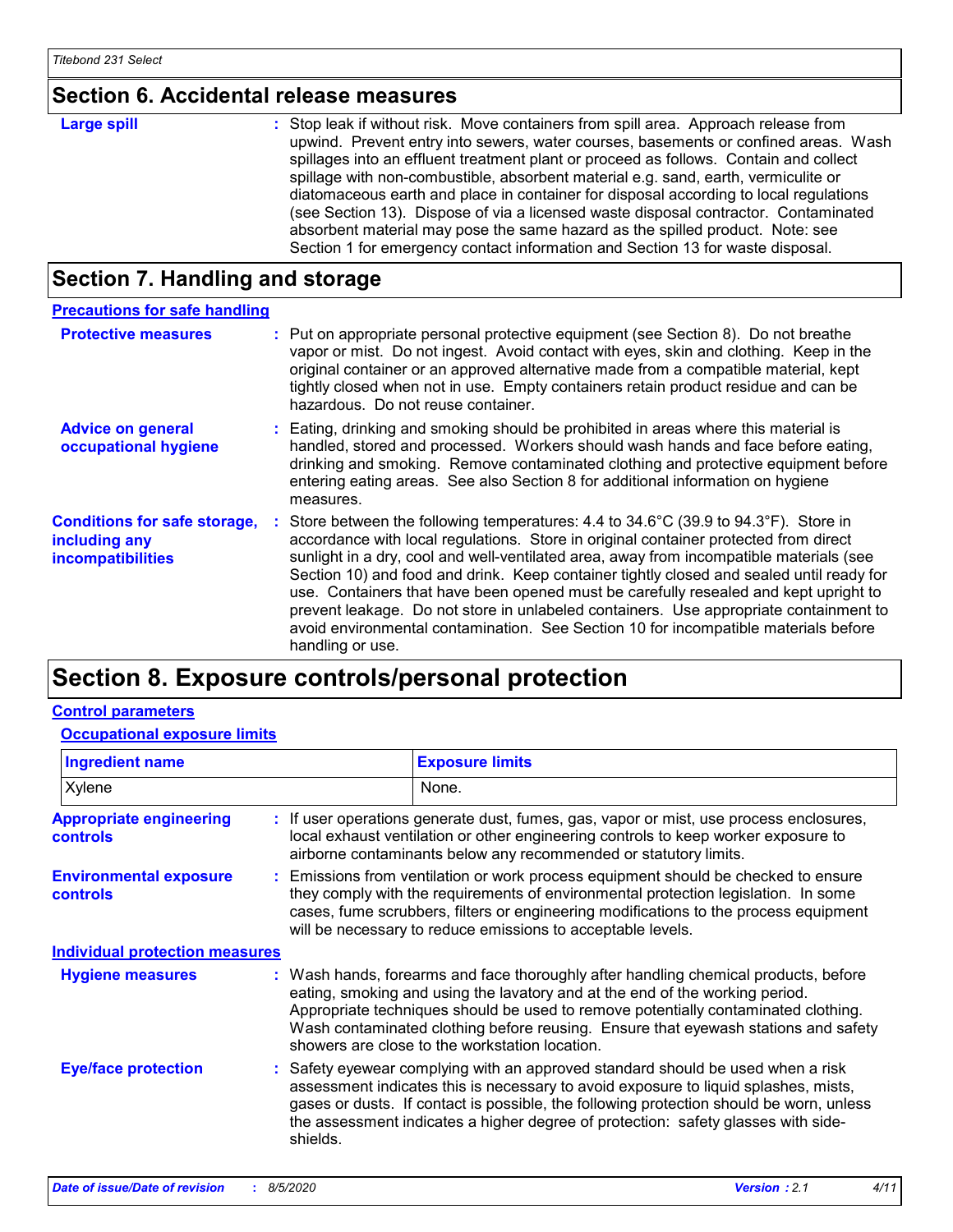## **Section 8. Exposure controls/personal protection**

| <b>Skin protection</b>        |                                                                                                                                                                                                                                                                                                                                                                                                                                                                                                                                                                                                                        |
|-------------------------------|------------------------------------------------------------------------------------------------------------------------------------------------------------------------------------------------------------------------------------------------------------------------------------------------------------------------------------------------------------------------------------------------------------------------------------------------------------------------------------------------------------------------------------------------------------------------------------------------------------------------|
| <b>Hand protection</b>        | : Chemical-resistant, impervious gloves complying with an approved standard should be<br>worn at all times when handling chemical products if a risk assessment indicates this is<br>necessary. Considering the parameters specified by the glove manufacturer, check<br>during use that the gloves are still retaining their protective properties. It should be<br>noted that the time to breakthrough for any glove material may be different for different<br>glove manufacturers. In the case of mixtures, consisting of several substances, the<br>protection time of the gloves cannot be accurately estimated. |
| <b>Body protection</b>        | : Personal protective equipment for the body should be selected based on the task being<br>performed and the risks involved and should be approved by a specialist before<br>handling this product.                                                                                                                                                                                                                                                                                                                                                                                                                    |
| <b>Other skin protection</b>  | : Appropriate footwear and any additional skin protection measures should be selected<br>based on the task being performed and the risks involved and should be approved by a<br>specialist before handling this product.                                                                                                                                                                                                                                                                                                                                                                                              |
| <b>Respiratory protection</b> | : Based on the hazard and potential for exposure, select a respirator that meets the<br>appropriate standard or certification. Respirators must be used according to a<br>respiratory protection program to ensure proper fitting, training, and other important<br>aspects of use.                                                                                                                                                                                                                                                                                                                                    |

### **Section 9. Physical and chemical properties**

| <b>Appearance</b>                                 |    |                                             |
|---------------------------------------------------|----|---------------------------------------------|
| <b>Physical state</b>                             | t. | Liquid. [Paste.]                            |
| <b>Color</b>                                      |    | : Beige. [Light]                            |
| Odor                                              |    | Characteristic.                             |
| <b>Odor threshold</b>                             |    | Not available.                              |
| рH                                                |    | : 6 to 8                                    |
| <b>Melting point</b>                              |    | : Not available.                            |
| <b>Boiling point</b>                              |    | 100°C (212°F)                               |
| <b>Flash point</b>                                |    | Closed cup: >93.3°C (>199.9°F) [Setaflash.] |
| <b>Evaporation rate</b>                           |    | $>1$ (butyl acetate = 1)                    |
| <b>Flammability (solid, gas)</b>                  |    | Not available.                              |
| Lower and upper explosive<br>(flammable) limits   |    | : Not available.                            |
| <b>VOC (less water, less</b><br>exempt solvents)  |    | : $43.77$ g/l                               |
| <b>Volatility</b>                                 |    | $: 21.17\%$ (w/w)                           |
| <b>Vapor density</b>                              |    | Not available.                              |
| <b>Relative density</b>                           |    | 1.33247                                     |
| <b>Solubility</b>                                 |    | Not available.                              |
| <b>Solubility in water</b>                        |    | Not available.                              |
| <b>Partition coefficient: n-</b><br>octanol/water |    | : Not available.                            |
| <b>Auto-ignition temperature</b>                  |    | : Not available.                            |
| <b>Decomposition temperature</b>                  |    | $:$ Not available.                          |
| <b>Viscosity</b>                                  |    | Not available.                              |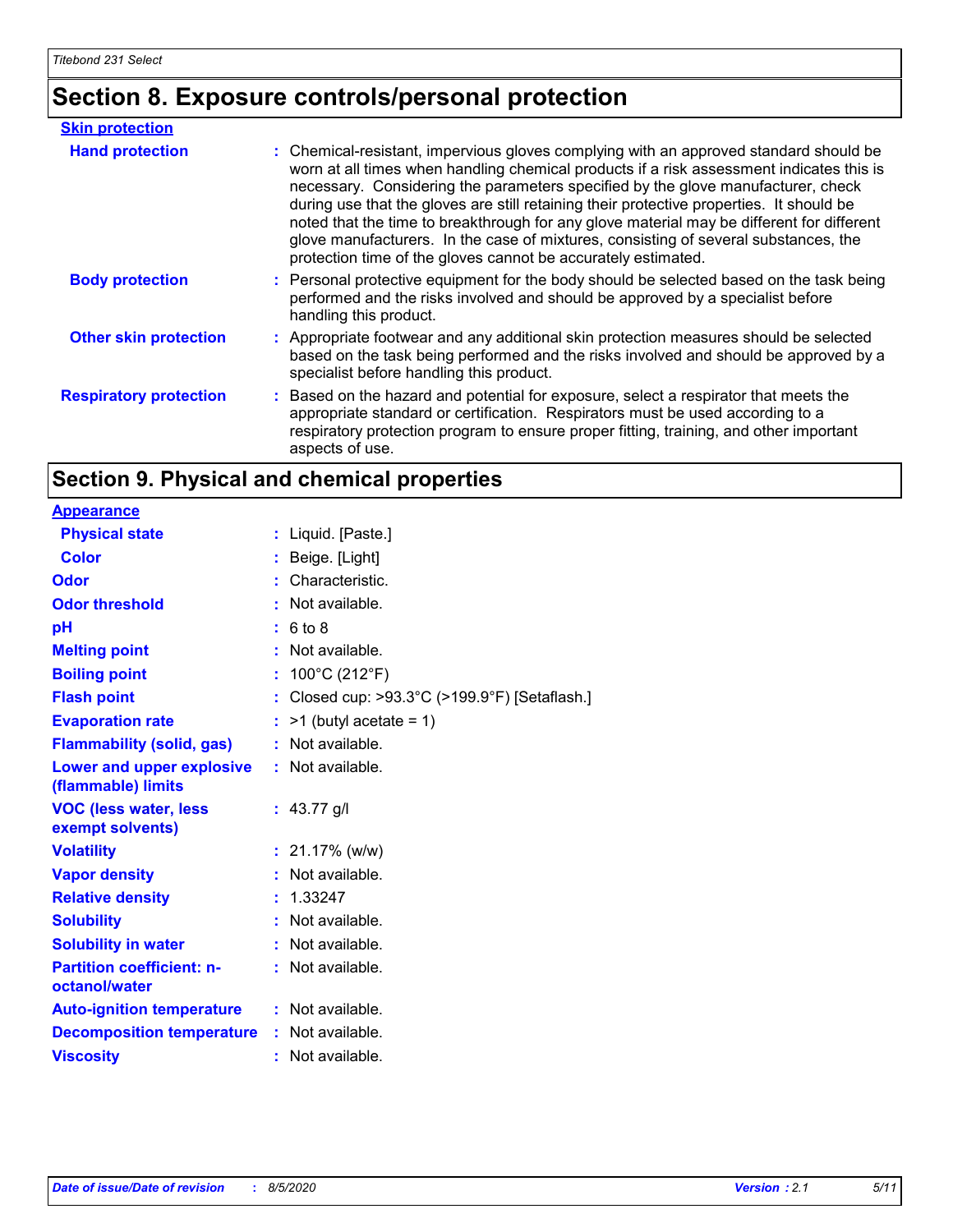### **Section 10. Stability and reactivity**

| <b>Reactivity</b>                            |    | : No specific test data related to reactivity available for this product or its ingredients.            |
|----------------------------------------------|----|---------------------------------------------------------------------------------------------------------|
| <b>Chemical stability</b>                    |    | : The product is stable.                                                                                |
| <b>Possibility of hazardous</b><br>reactions |    | : Under normal conditions of storage and use, hazardous reactions will not occur.                       |
| <b>Conditions to avoid</b>                   |    | : No specific data.                                                                                     |
| <b>Incompatible materials</b>                |    | : No specific data.                                                                                     |
| <b>Hazardous decomposition</b><br>products   | t. | Under normal conditions of storage and use, hazardous decomposition products should<br>not be produced. |
|                                              |    |                                                                                                         |

### **Section 11. Toxicological information**

dermatitis.

### **Information on toxicological effects**

**Acute toxicity**

Not available.

#### **Irritation/Corrosion**

Not available.

#### **Conclusion/Summary**

**Skin :** Prolonged or repeated contact can defat the skin and lead to irritation, cracking and/or

**Eyes :** Moderately irritating to eyes.

#### **Respiratory :** Irritating to respiratory system.

**Sensitization**

Not available.

#### **Mutagenicity**

Not available.

#### **Carcinogenicity**

Not available.

#### **Reproductive toxicity**

Not available.

**Conclusion/Summary :** Contains material which may cause birth defects.

#### **Teratogenicity**

Not available.

### **Specific target organ toxicity (single exposure)**

| <b>Name</b> | <b>Category</b> | <b>Route of</b><br><b>exposure</b> | <b>Target organs</b> |
|-------------|-----------------|------------------------------------|----------------------|
| Xylene      | Category 3      |                                    | Narcotic effects     |

#### **Specific target organ toxicity (repeated exposure)**

| <b>Name</b>                | <b>Category</b> | <b>Route of</b><br>exposure | <b>Target organs</b>                               |
|----------------------------|-----------------|-----------------------------|----------------------------------------------------|
| <b>Titebond 231 Select</b> | Category 2      | <b>linhalation</b>          | central nervous<br>system (CNS),<br>kidneys, liver |
| Xylene                     | Category 2      | <b>linhalation</b>          | central nervous<br>system (CNS),<br>kidneys, liver |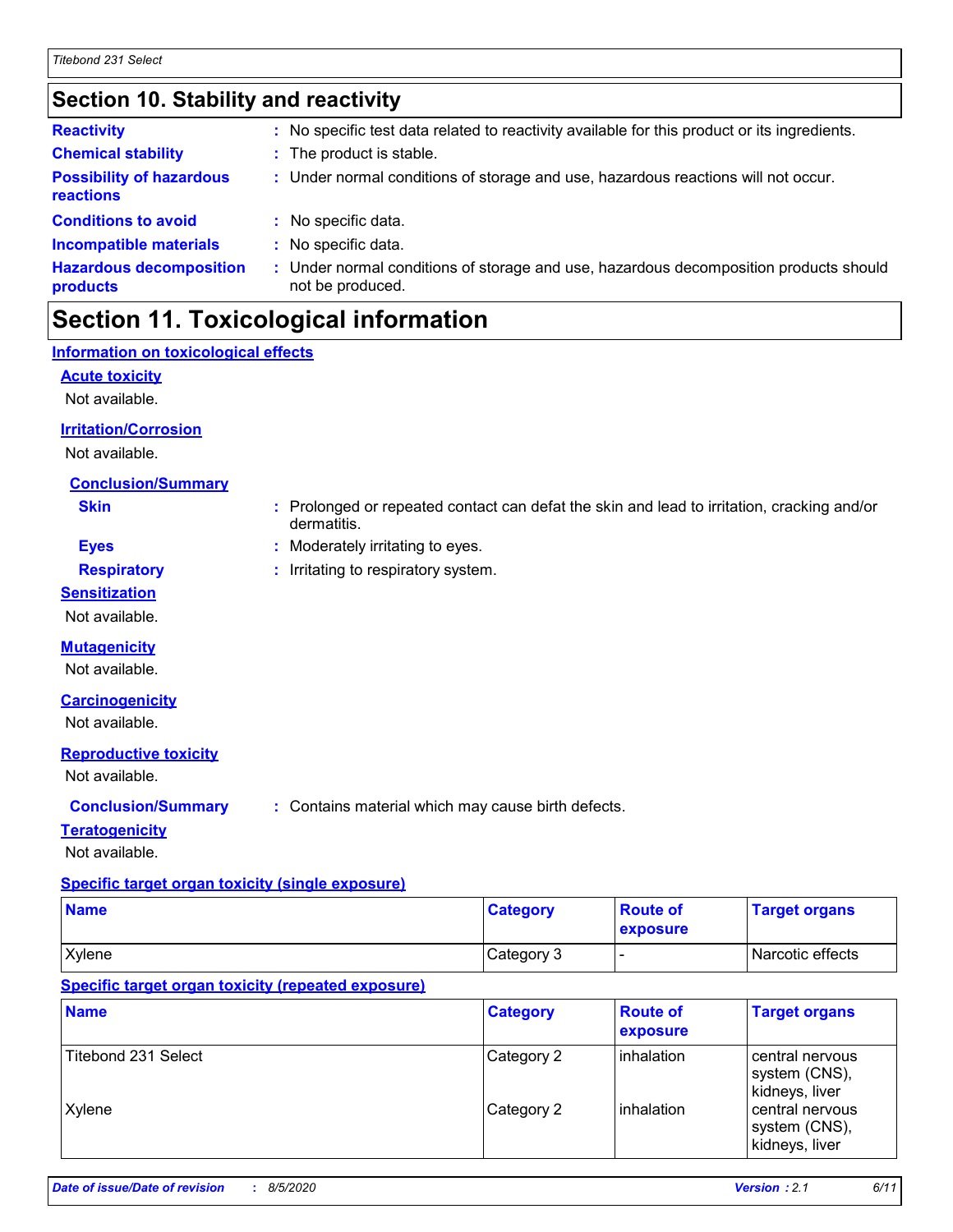### **Section 11. Toxicological information**

| <b>Aspiration hazard</b>                                                     |                                   |                                                                                                                                                                           |
|------------------------------------------------------------------------------|-----------------------------------|---------------------------------------------------------------------------------------------------------------------------------------------------------------------------|
| <b>Name</b>                                                                  |                                   | <b>Result</b>                                                                                                                                                             |
| Xylene                                                                       |                                   | <b>ASPIRATION HAZARD - Category 1</b>                                                                                                                                     |
| <b>Information on the likely</b><br>routes of exposure                       |                                   | : Routes of entry anticipated: Oral, Dermal, Inhalation.                                                                                                                  |
| <b>Potential acute health effects</b>                                        |                                   |                                                                                                                                                                           |
| <b>Eye contact</b>                                                           |                                   | This product may irritate eyes upon contact.                                                                                                                              |
| <b>Inhalation</b>                                                            |                                   | No known significant effects or critical hazards.                                                                                                                         |
| <b>Skin contact</b>                                                          |                                   | Defatting to the skin. May cause skin dryness and irritation.                                                                                                             |
| <b>Ingestion</b>                                                             |                                   | : No known significant effects or critical hazards.                                                                                                                       |
| Symptoms related to the physical, chemical and toxicological characteristics |                                   |                                                                                                                                                                           |
| <b>Eye contact</b>                                                           | : No specific data.               |                                                                                                                                                                           |
| <b>Inhalation</b>                                                            | No specific data.                 |                                                                                                                                                                           |
| <b>Skin contact</b>                                                          | irritation<br>dryness<br>cracking | : Adverse symptoms may include the following:                                                                                                                             |
| <b>Ingestion</b>                                                             | : No specific data.               |                                                                                                                                                                           |
|                                                                              |                                   | Delayed and immediate effects and also chronic effects from short and long term exposure                                                                                  |
| <b>Short term exposure</b>                                                   |                                   |                                                                                                                                                                           |
| <b>Potential immediate</b><br>effects                                        | : Not available.                  |                                                                                                                                                                           |
| <b>Potential delayed effects</b>                                             | : Not available.                  |                                                                                                                                                                           |
| <b>Long term exposure</b>                                                    |                                   |                                                                                                                                                                           |
| <b>Potential immediate</b><br>effects                                        | : Not available.                  |                                                                                                                                                                           |
| <b>Potential delayed effects</b>                                             | : Not available.                  |                                                                                                                                                                           |
| <b>Potential chronic health effects</b>                                      |                                   |                                                                                                                                                                           |
| Not available.                                                               |                                   |                                                                                                                                                                           |
| <b>General</b>                                                               | dermatitis.                       | May cause damage to organs through prolonged or repeated exposure if inhaled.<br>Prolonged or repeated contact can defat the skin and lead to irritation, cracking and/or |
| <b>Carcinogenicity</b>                                                       |                                   | No known significant effects or critical hazards.                                                                                                                         |
| <b>Mutagenicity</b>                                                          |                                   | No known significant effects or critical hazards.                                                                                                                         |
| <b>Teratogenicity</b>                                                        |                                   | No known significant effects or critical hazards.                                                                                                                         |
| <b>Developmental effects</b>                                                 |                                   | No known significant effects or critical hazards.                                                                                                                         |
| <b>Fertility effects</b>                                                     |                                   | No known significant effects or critical hazards.                                                                                                                         |
| <b>Numerical measures of toxicity</b>                                        |                                   |                                                                                                                                                                           |
| <b>Acute toxicity estimates</b>                                              |                                   |                                                                                                                                                                           |
| Not available.                                                               |                                   |                                                                                                                                                                           |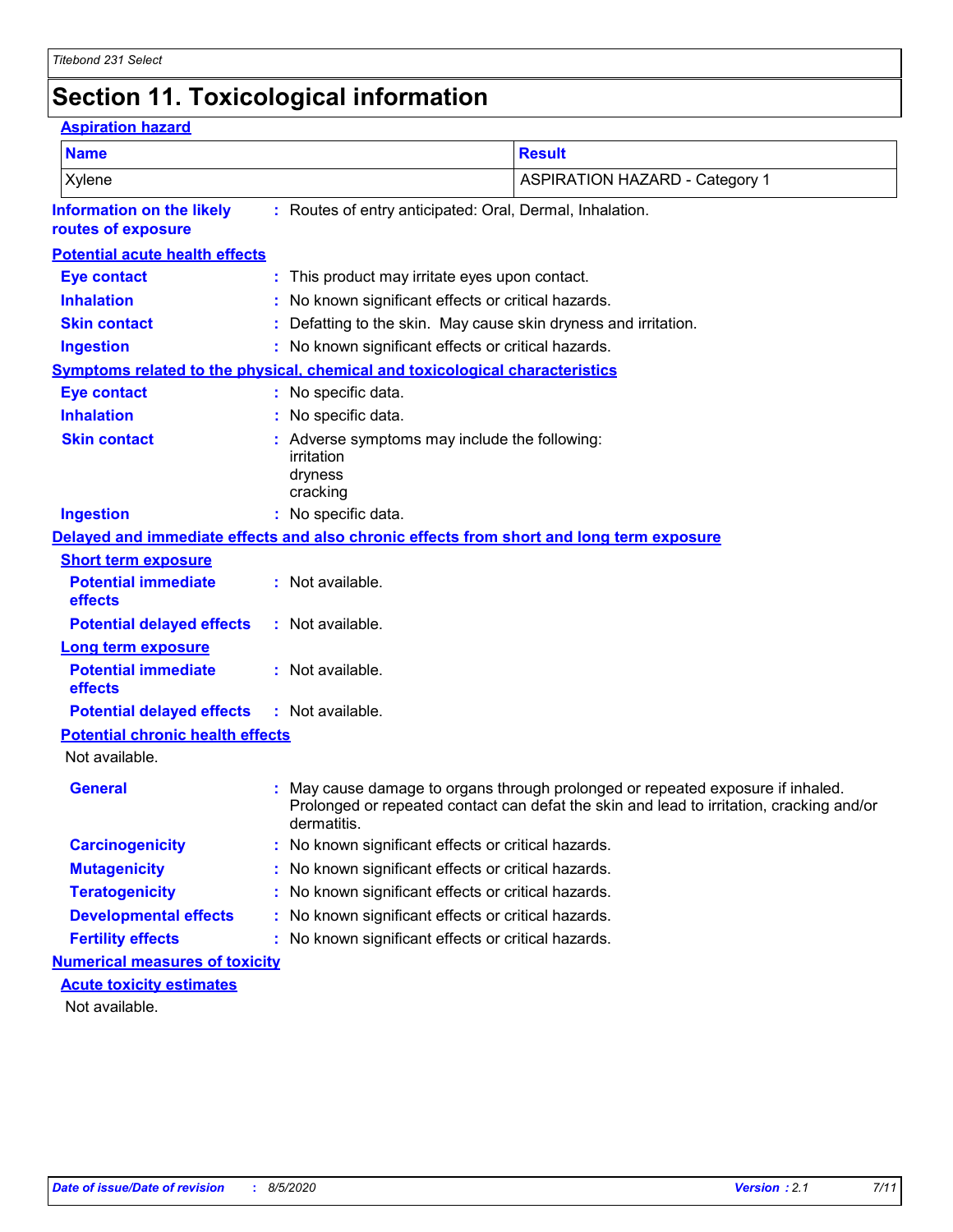### **Section 12. Ecological information**

#### **Toxicity**

Not available.

#### **Persistence and degradability**

**Bioaccumulative potential** Not available. Not available.

| <b>Mobility in soil</b>                                 |                                                     |
|---------------------------------------------------------|-----------------------------------------------------|
| <b>Soil/water partition</b><br><b>coefficient (Koc)</b> | : Not available.                                    |
| <b>Other adverse effects</b>                            | : No known significant effects or critical hazards. |

### **Section 13. Disposal considerations**

The generation of waste should be avoided or minimized wherever possible. Disposal of this product, solutions and any by-products should at all times comply with the requirements of environmental protection and waste disposal legislation and any regional local authority requirements. Dispose of surplus and non-recyclable products via a licensed waste disposal contractor. Waste should not be disposed of untreated to the sewer unless fully compliant with the requirements of all authorities with jurisdiction. Waste packaging should be recycled. Incineration or landfill should only be considered when recycling is not feasible. This material and its container must be disposed of in a safe way. Care should be taken when handling emptied containers that have not been cleaned or rinsed out. Empty containers or liners may retain some product residues. Avoid dispersal of spilled material and runoff and contact with soil, waterways, drains and sewers. **Disposal methods :**

#### **United States - RCRA Toxic hazardous waste "U" List**

| Ingredient    | CAS#      | <b>Status</b> | <b>Reference</b><br><b>number</b> |
|---------------|-----------|---------------|-----------------------------------|
| <b>Xylene</b> | 1330-20-7 | Listed        | U239                              |

### **Section 14. Transport information**

|                                      | <b>DOT</b><br><b>Classification</b> | <b>TDG</b><br><b>Classification</b> | <b>Mexico</b><br><b>Classification</b> | <b>ADR/RID</b>           | <b>IMDG</b>              | <b>IATA</b>              |
|--------------------------------------|-------------------------------------|-------------------------------------|----------------------------------------|--------------------------|--------------------------|--------------------------|
| <b>UN number</b>                     | Not regulated.                      | Not regulated.                      | Not regulated.                         | Not regulated.           | Not regulated.           | Not regulated.           |
| <b>UN proper</b><br>shipping name    |                                     |                                     |                                        |                          |                          |                          |
| <b>Transport</b><br>hazard class(es) | $\qquad \qquad \blacksquare$        | $\overline{\phantom{0}}$            | $\overline{\phantom{0}}$               | $\overline{\phantom{0}}$ | $\overline{\phantom{0}}$ | $\overline{\phantom{0}}$ |
| <b>Packing group</b>                 |                                     |                                     |                                        |                          |                          |                          |
| <b>Environmental</b><br>hazards      | No.                                 | No.                                 | No.                                    | No.                      | No.                      | No.                      |

**Additional information**

**DOT Classification :**

**Reportable quantity** 6249 lbs / 2837.1 kg [562.47 gal / 2129.2 L]. Package sizes shipped in quantities less than the product reportable quantity are not subject to the RQ (reportable quantity) transportation requirements.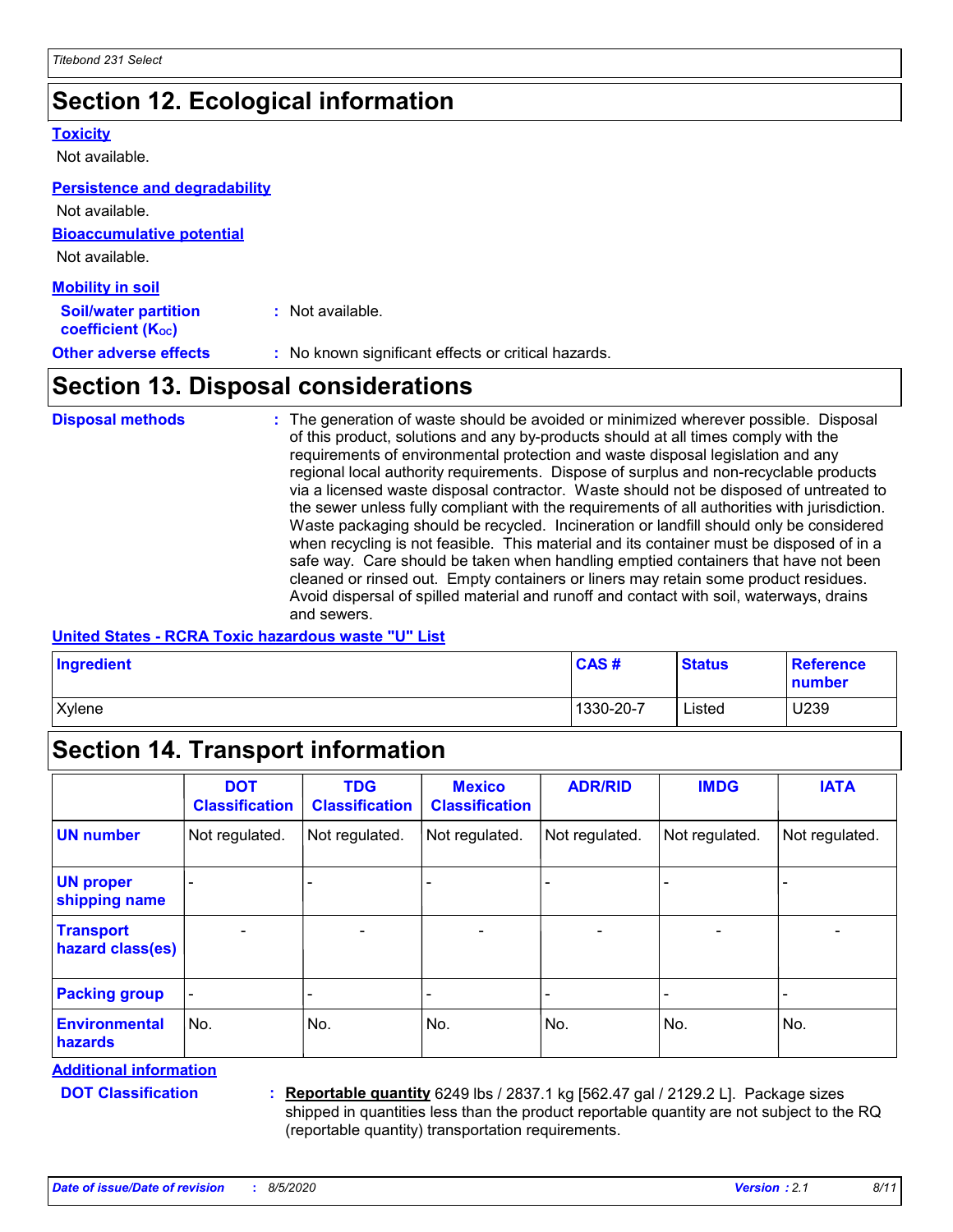### **Section 14. Transport information**

### **Section 15. Regulatory information**

#### **U.S. Federal regulations**

#### **SARA 302/304**

**Composition/information on ingredients**

|               |               |            | <b>SARA 302 TPQ</b><br><b>SARA 304 RQ</b> |           |                  |           |
|---------------|---------------|------------|-------------------------------------------|-----------|------------------|-----------|
| <b>Name</b>   | $\frac{9}{6}$ | <b>EHS</b> | (lbs)                                     | (gallons) | $(\mathsf{lbs})$ | (gallons) |
| vinyl acetate | ≤0.3          | Yes.       | 1000                                      | 129       | 5000             | 644.8     |

**SARA 304 RQ :** 3223726.6 lbs / 1463571.9 kg [290164 gal / 1098390.1 L]

#### **SARA 311/312**

**Classification :** SPECIFIC TARGET ORGAN TOXICITY (REPEATED EXPOSURE) - Category 2 HNOC - Defatting irritant

#### **Composition/information on ingredients**

| <b>Name</b> | $\frac{9}{6}$ | <b>Classification</b>                                                                                                                                                                                                                                                                                                                                                                                                |
|-------------|---------------|----------------------------------------------------------------------------------------------------------------------------------------------------------------------------------------------------------------------------------------------------------------------------------------------------------------------------------------------------------------------------------------------------------------------|
| Xylene      | ≤3            | <b>FLAMMABLE LIQUIDS - Category 3</b><br>ACUTE TOXICITY (dermal) - Category 4<br><b>ACUTE TOXICITY (inhalation) - Category 4</b><br>SKIN IRRITATION - Category 2<br><b>EYE IRRITATION - Category 2A</b><br>SPECIFIC TARGET ORGAN TOXICITY (SINGLE EXPOSURE)<br>(Narcotic effects) - Category 3<br>SPECIFIC TARGET ORGAN TOXICITY (REPEATED<br><b>EXPOSURE) - Category 2</b><br><b>ASPIRATION HAZARD - Category 1</b> |

#### **SARA 313**

|                                           | <b>Product name</b>                     | <b>CAS number</b>                              | $\frac{9}{6}$         |
|-------------------------------------------|-----------------------------------------|------------------------------------------------|-----------------------|
| <b>Form R - Reporting</b><br>requirements | xylene<br>ethylbenzene<br>vinyl acetate | 1330-20-7<br>$1100 - 41 - 4$<br>$108 - 05 - 4$ | l≤3<br>l≤0.3<br>l≤0.3 |
| <b>Supplier notification</b>              | xylene<br>ethylbenzene<br>vinyl acetate | 1330-20-7<br>$1100 - 41 - 4$<br>$108 - 05 - 4$ | l≤3<br>l≤0.3<br>l≤0.3 |

SARA 313 notifications must not be detached from the SDS and any copying and redistribution of the SDS shall include copying and redistribution of the notice attached to copies of the SDS subsequently redistributed.

#### **State regulations**

| <b>Massachusetts</b>       | : The following components are listed: OIL MIST, MINERAL; XYLENE;<br><b>DIMETHYLBENZENE</b>                                                     |
|----------------------------|-------------------------------------------------------------------------------------------------------------------------------------------------|
| <b>New York</b>            | : The following components are listed: Vinyl acetate; Xylene mixed; Ethylbenzene                                                                |
| <b>New Jersey</b>          | : The following components are listed: VINYL ACETATE; ACETIC ACID ETHENYL<br>ESTER; XYLENES; BENZENE, DIMETHYL-; ETHYL BENZENE; BENZENE, ETHYL- |
| Pennsylvania               | : The following components are listed: ACETIC ACID ETHENYL ESTER; BENZENE,<br>DIMETHYL-; BENZENE, ETHYL-                                        |
| <b>California Prop. 65</b> |                                                                                                                                                 |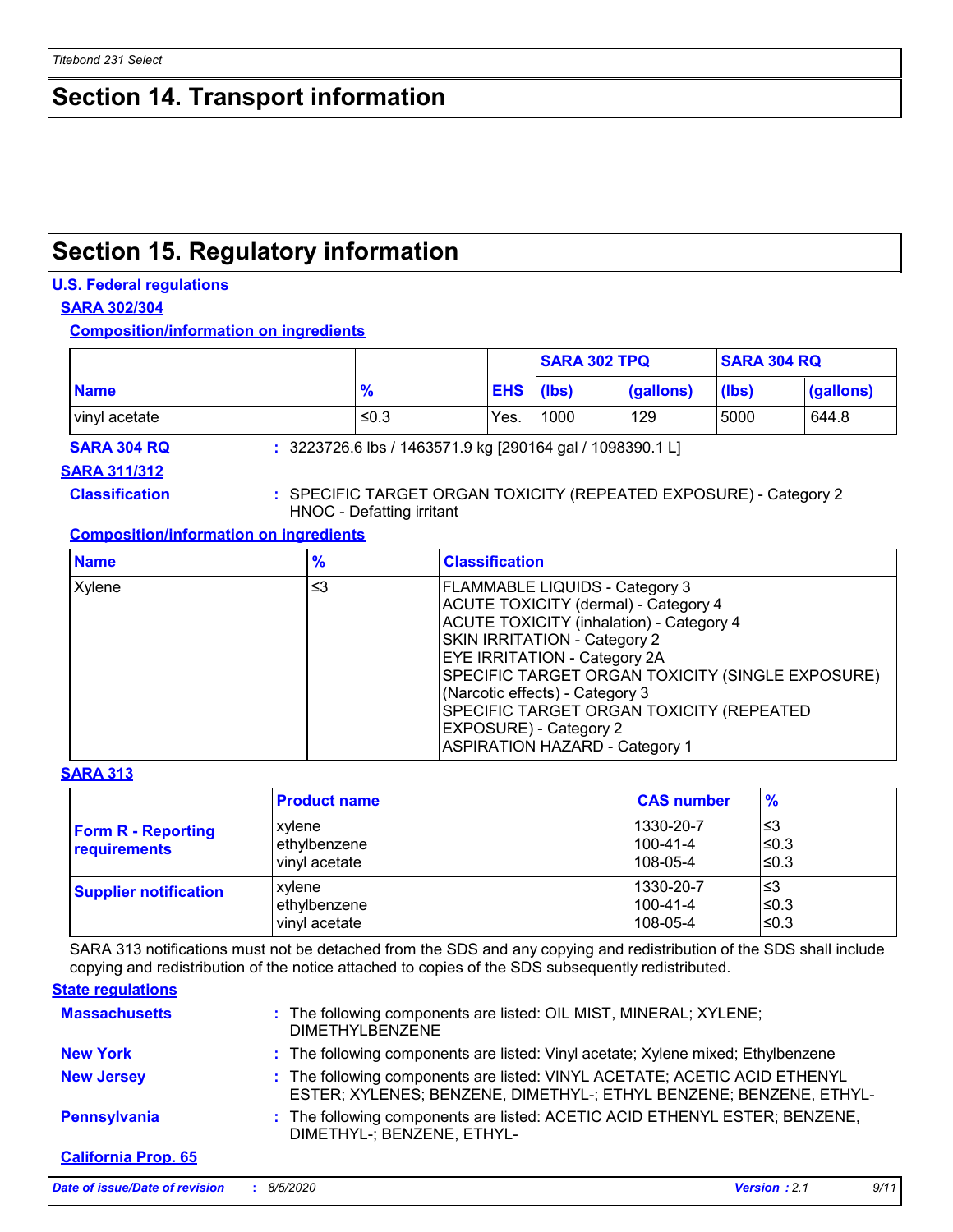### **Section 15. Regulatory information**

This product does not require a Safe Harbor warning under California Prop. 65.

#### **International regulations**

**Chemical Weapon Convention List Schedules I, II & III Chemicals** Not listed.

**Montreal Protocol**

Not listed.

**Stockholm Convention on Persistent Organic Pollutants** Not listed.

**UNECE Aarhus Protocol on POPs and Heavy Metals**

Not listed.

**Inventory list**

**China :** Not determined.

**United States TSCA 8(b) inventory**

**:** All components are active or exempted.

### **Section 16. Other information**

**Hazardous Material Information System (U.S.A.)**



**Caution: HMIS® ratings are based on a 0-4 rating scale, with 0 representing minimal hazards or risks, and 4 representing significant hazards or risks. Although HMIS® ratings and the associated label are not required on SDSs or products leaving a facility under 29 CFR 1910.1200, the preparer may choose to provide them. HMIS® ratings are to be used with a fully implemented HMIS® program. HMIS® is a registered trademark and service mark of the American Coatings Association, Inc.**

**The customer is responsible for determining the PPE code for this material. For more information on HMIS® Personal Protective Equipment (PPE) codes, consult the HMIS® Implementation Manual.**

#### **National Fire Protection Association (U.S.A.)**



**Reprinted with permission from NFPA 704-2001, Identification of the Hazards of Materials for Emergency Response Copyright ©1997, National Fire Protection Association, Quincy, MA 02269. This reprinted material is not the complete and official position of the National Fire Protection Association, on the referenced subject which is represented only by the standard in its entirety.**

**Copyright ©2001, National Fire Protection Association, Quincy, MA 02269. This warning system is intended to be interpreted and applied only by properly trained individuals to identify fire, health and reactivity hazards of chemicals. The user is referred to certain limited number of chemicals with recommended classifications in NFPA 49 and NFPA 325, which would be used as a guideline only. Whether the chemicals are classified by NFPA or not, anyone using the 704 systems to classify chemicals does so at their own risk.**

**Procedure used to derive the classification**